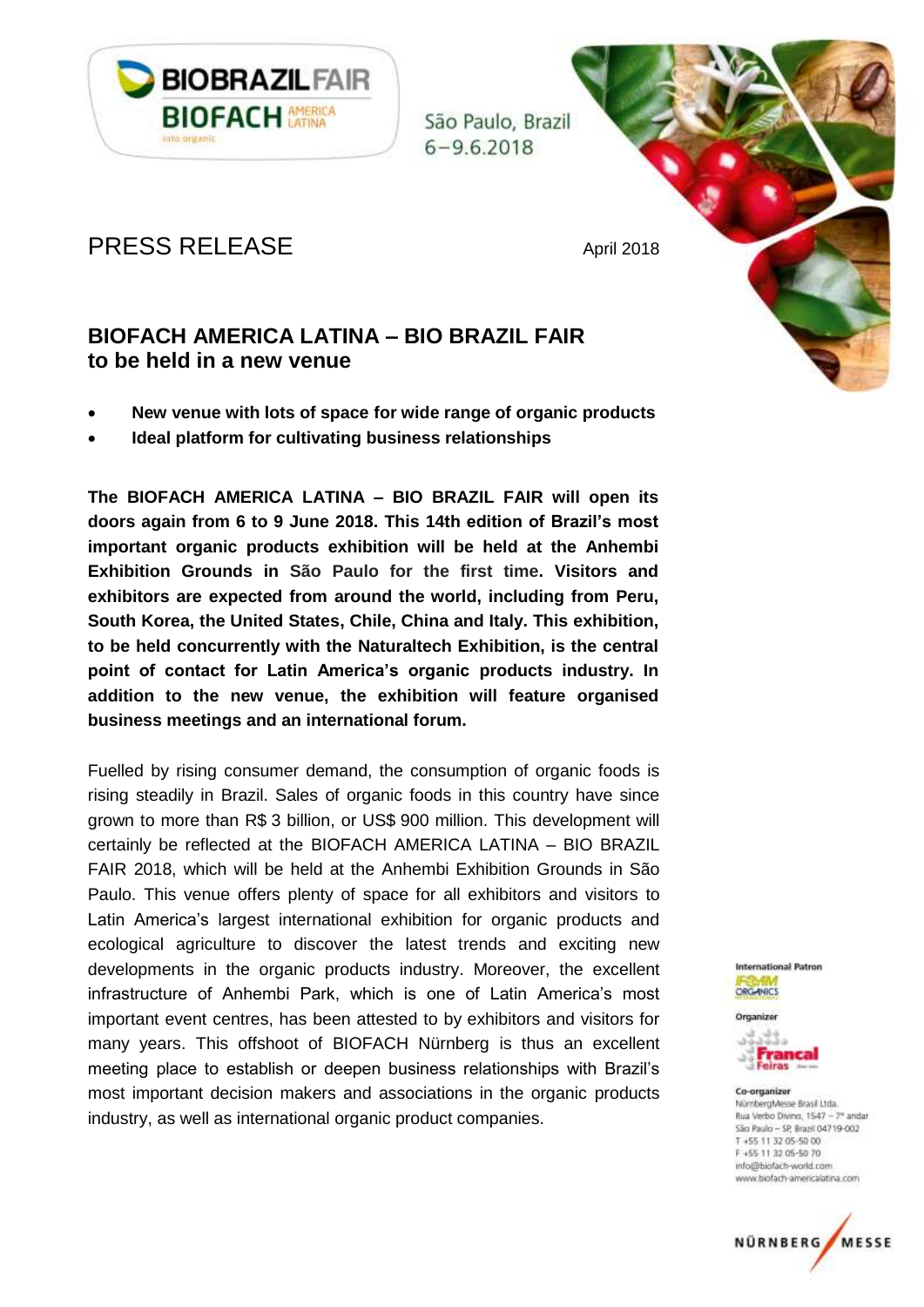

São Paulo, Brazil  $6 - 9.6.2018$ 

#### **Knowledge platform and networking expertise**

In addition to the product show, the exhibition will serve as a central knowledge platform thanks to the "International Forum of Organic and Sustainable Production", where numerous presentations and panels will deliver concentrated expertise in organic products over a total of more than 100 hours. In addition, the so-called "Area Conhecimento" and "Area Inspiração" featuring selected discussions and contents will provide inspirational ideas for Latin America's burgeoning organic products sector. Concurrently, The BIOFACH AMERICA LATINA – BIO BRAZIL FAIR will also create ideal conditions for establishing business contacts in an exclusive setting of organized business meetings between vendors, buyers and retailers of organic products.

#### **Experience the full range of organic diversity**

Thanks to the numerous product segments on display, visitors to the BIOFACH AMERICA LATINA – BIO BRAZIL FAIR will experience the full range of organic diversity. The offering ranges from foods to cosmetics and clothing. Besides trade visitors, the exhibition is also aimed at interested consumers of organic products, so as to bind them closer to the industry and demonstrate the advantages of a sustainable lifestyle. For this reason, the exhibition is open to the general public on all days, thereby bridging the divide between direct consumer outreach and contact cultivation as an exclusive business platform.

#### **Looking back to 2017, a record year for the exhibition**

The 2017 exhibition proved to be a record-breaking event: 25,664 exhibition guests, 35% more than the year before, learned everything about the latest products and services from 167 pure organic products exhibitors. The organized business meetings were also a big success for the participating exhibitors and trade visitors. In total, 416 meetings were held, leading to numerous deals. The resulting revenues probably amounted to US\$ 7.2 million, almost ten times as much as the preceding event.

#### **BIOFACH World**

NürnbergMesse has proven expertise in the field of organic foodstuffs. In February every year, the international organic sector gathers in Nuremberg at BIOFACH, the world's leading fair for organic food products. The comprehensive range of certified organic products on display shows their